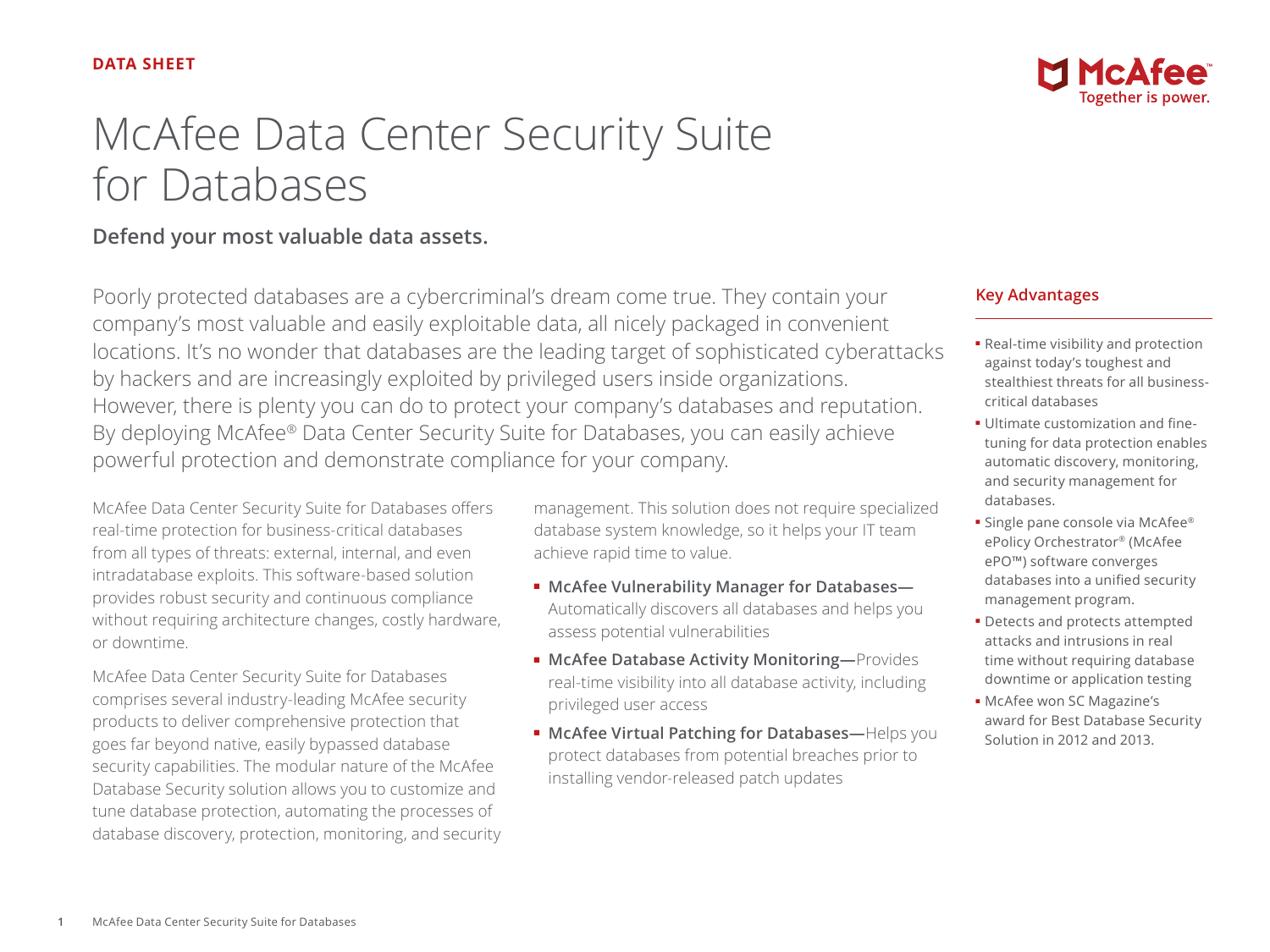## **Leverage the Security Connected Framework for Database Security**

The McAfee Data Center Security Suite for Databases includes the following products: McAfee Vulnerability Manager for Databases, McAfee Database Activity Monitoring, and McAfee Virtual Patching for Databases. McAfee Data Center Security Suite for Databases provides complete database vulnerability assessment, real-time monitoring, and protection.

McAfee Data Center Security Suite for Databases is integrated with McAfee ePO software, so you can experience end-to-end security visibility and management without blind spots. McAfee ePO software is the industry's most advanced security management console. It gives you end-to-end visibility into database security, enterprise security, compliance posture, and compliance reporting. This award-winning console integrates with other McAfee security and risk management products and products offered by McAfee Security Innovation Alliance Partners.

Full integration with McAfee ePO software means database security is no longer confined to its own administration silo. Now, a single-pane-of-glass console lets you easily bring databases into a unified security management program.

#### **McAfee Vulnerability Manager for Databases**

McAfee Vulnerability Manager for Databases allows you to perform a fully automated discovery of all databases within your environment, along with a thorough scan to identify which of those contain sensitive data, such as payment card information, Social Security numbers, phone numbers, and more.

McAfee Vulnerability Manager for Databases also gives you detailed, actionable information to help you prioritize and remediate those security gaps, saving your organization the considerable expense of outside security consultants while better preparing you for compliance audits.

McAfee Vulnerability Manager advantages include:

- More than 4,700 scans/checks (twice as many as the competition), including unsecure PL/SQL code scanning, and fast password checking (two times faster than the competition)
- Checks are added for newly discovered vulnerabilities within 72 hours in most cases.
- Integration with database activity monitoring (DAM) technologies to automate vulnerability mitigation and populating rule objects for dynamic policy updates